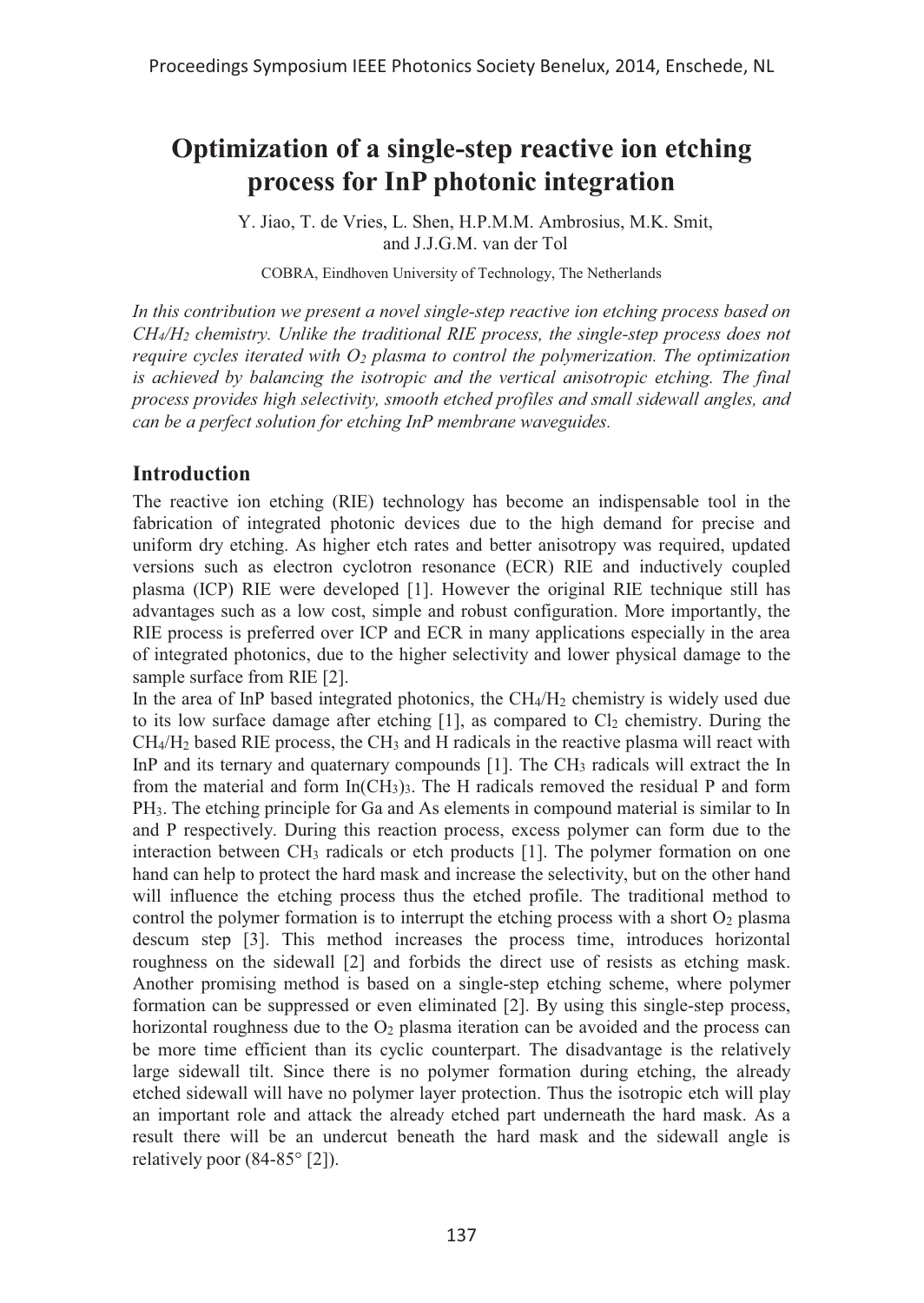In this contribution we focus on the improvement of the single-step RIE process with CH4/H2 chemistry. We present a novel process recipe which can improve the etched profile (i.e., sidewall angle) in the single-step process, by balancing the isotropic and the vertical anisotropic etching. The result shows that this process can provide high selectivity, smooth etched profiles and small sidewall angles, and can be a perfect solution for etching InP optical waveguides.

#### **Process parameters**

The parameters in this novel process deviate from the polymer-free condition as suggested in [2]. Since the isotropic etching results in smoother surfaces as compared to the anisotropic vertical etching, the process is tuned to increase the isotropic etching. This can be achieved by increasing the chamber pressure and the RF power. The chamber pressure can have a significant influence on the kinetic energy of the radicals as well as the polymer formation rate. Higher chamber pressures will result in a smoother etched surface and higher polymer deposition. The RF power directly determines the density of the plasma. It can also influence the verticality of the reactive radicals as has been observed experimentally in our etchings. Gas composition and the ratio between ingredients are also important to the process. Literature suggest that the CH<sub>4</sub>/H<sub>2</sub> ratio should be kept within  $\frac{1}{2}$  and  $\frac{1}{4}$  [2]. Excessive H<sub>2</sub> is commonly employed to dilute the CH4 concentration. It can efficiently remove the P from the surface depleted from In due to reaction with the CH3 radicals. This avoids spontaneous micro-masking due to polymer formation on the surface. Nevertheless, Ar is often added into the gas mixture to increase the vertical physical etching in the CH4/H2 based RIE process. It is also reported that Ar can help to reduce the amount of polymer during etching [2]. However too much Ar creates roughness on the etched surface. The plate temperature underneath the sample has less impact on the result, since the etch products in the CH4/ H2 process are very volatile and the heating effect due to the physical bombarding of the plasma is much lower than in an ICP process.

Based on the above analysis, the process parameters were determined as shown in Table. 1.

| Table. 1 Process parameters |                 |
|-----------------------------|-----------------|
| Process parameter           | Value           |
| Chamber pressure            | 75 mT           |
| RF power                    | 100 W           |
| Gas flow $CH_4/H_2/Ar$      | $30/70/30$ sccm |
| Platen temperature          | 50 °C           |

Prior to the actual device etching, the chamber is pre-conditioned by running the process recipe for 5 min. An O2 plasma descum is only necessary afterwards, to remove the polymer deposited during the etching.

## **Etching result**

A scanning electron microscope (SEM) picture of an etched waveguide structure  $(\sim 1$ μm deep) on InP substrate is shown in Fig. 1(a). The hard mask pattern for etching is a 50 nm thick  $\text{SiN}_x$  layer deposited by plasma enhanced chemical vapour deposition (PECVD). As can be seen from the picture, both a vertical sidewall and a smooth etched surface can be achieved using the process parameters from Table. 1. As a result the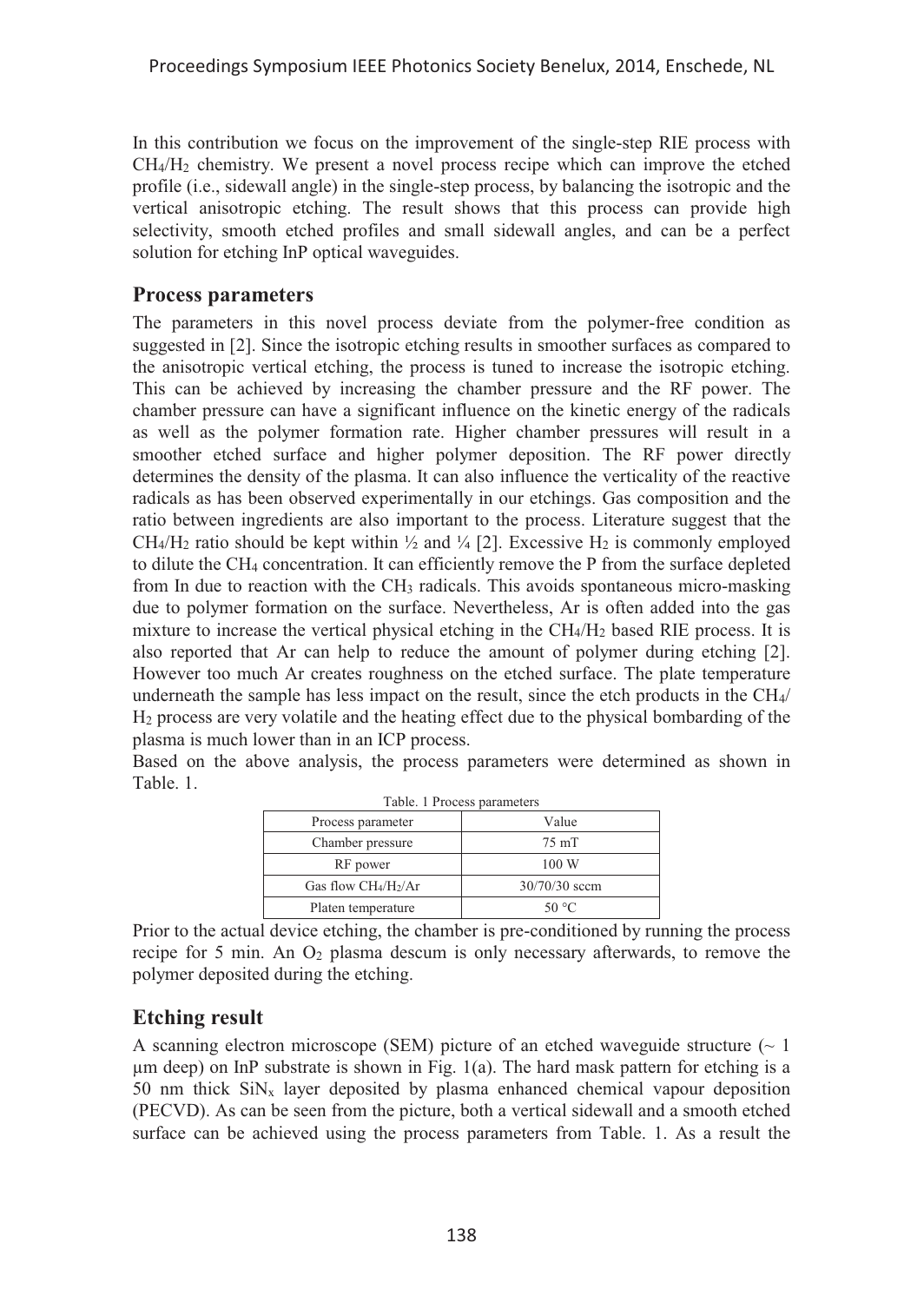proposed process recipe can etch waveguides on InP with an etch rate of 45 nm/min, a sidewall angle of 87.5° and a selectivity to the  $\text{SiN}_x$  hard mask of about 120.



Fig. 1 (a) SEM picture of a 1 μm deep etched waveguide structure (b) SEM picture of the etched waveguide on InP membrane.



Fig. 2 (a) The schematic diagram of a single-mode IMOS waveguide. (b) The TE mode profile in the waveguide.

To investigate the impact of the etched roughness on the sidewall on the scattering of optical mode in waveguide, straight waveguides were fabricated on an InP membrane on Si (IMOS) platform [4] to verify the propagation loss. The cross-section diagram of the single-mode waveguide on IMOS is shown in Fig. 2(a). The high-index-contrast IMOS waveguides with sub-micron dimensions are the best test structures to examine the impact of sidewall roughness due to the strong interaction between the optical mode (TE) and the etched sidewall, as shown in Fig. 2(b). The 300nm thick InP waveguide layer was adhesively bonded on a Si carrier wafer using BCB polymer [5]. Two electron beam lithography (EBL) steps were performed with  $C_{60}/\text{ZEP}$  resist [6] and a 50nm  $\text{SiN}_x$ layer to etch waveguides of 400nm width and 280nm height, and fiber coupling gratings with 100nm depth. The SEM picture of a fabricated IMOS waveguide (with  $\text{SiN}_x$  mask on top) is shown in Fig. 1(b).

The measurement of the waveguide loss utilizes a commercial laser at 1550 nm wavelength with an output power in fiber of 6 dBm. The laser light is coupled to the waveguide through an input grating coupler using a single-mode fiber tip. The transmitted light from the output grating coupler is collected by another fiber. Both fibers are placed at 10 degrees from surface normal of the chip. The output optical power is measured with a power meter. The measurement result of the insertion loss of the fabricated waveguides as a function of the waveguide length, is shown in Fig. 3. The measured data is fitted with a linear function. The result indicates a propagation loss of 2.5 dB/cm and a fiber-grating coupling loss is 5.7 dB/coupling. This result is slightly